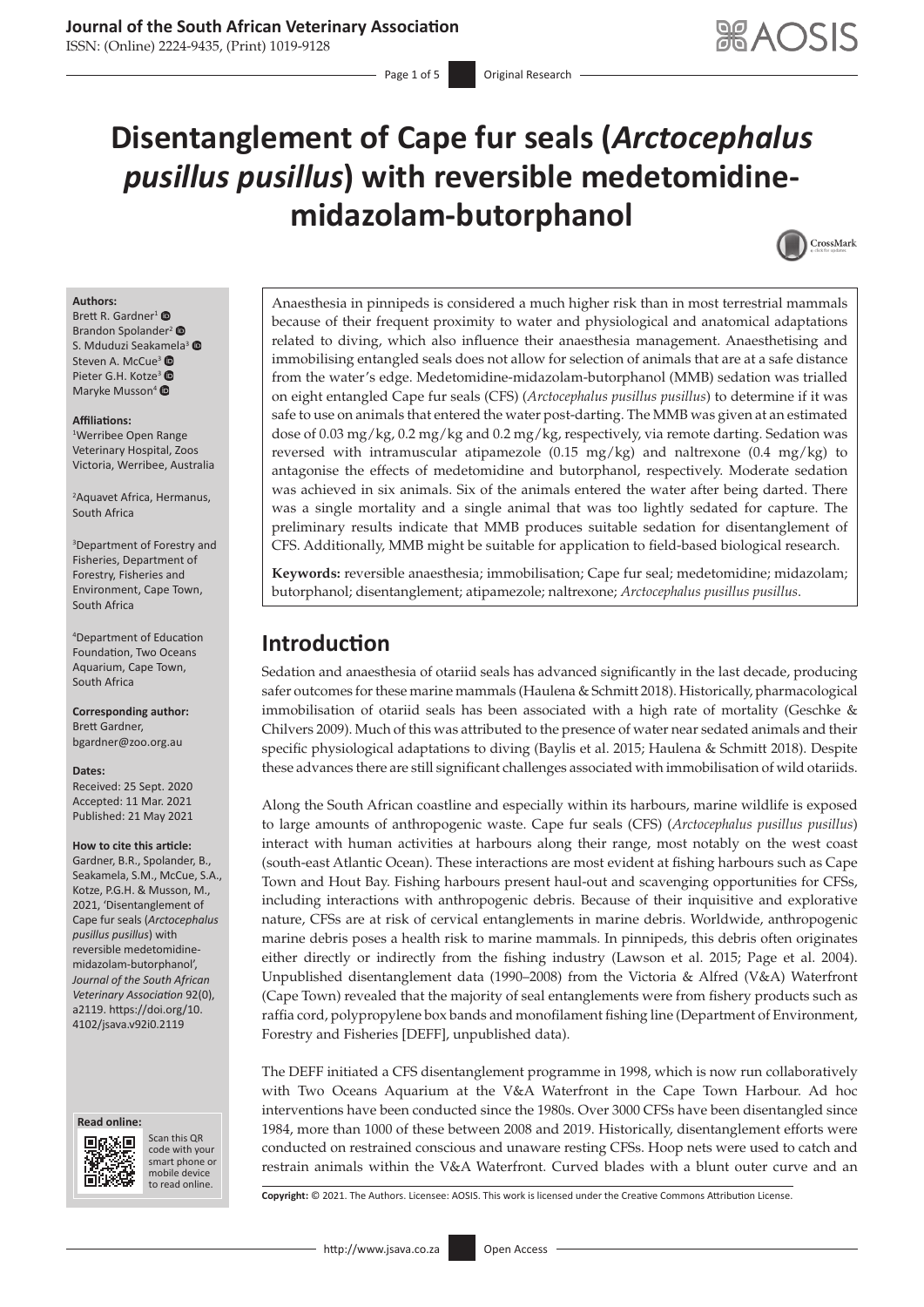inner cutting blade, attached to a long pole, were used to cut entanglements where capture and restraint were not feasible. Limitations to the operations include CFSs that are out of the reach of these two removal techniques, are too large to handle safely or are too alert, taking flight before successful disentanglement is possible. This comprises approximately 10% of entanglement cases. Additionally, responders have been bitten during these operations. There is significant risk of traumatic damage from a CFS bite and additionally a potential zoonotic risk of infection for these staff members. Pinnipeds are known to carry various bacteria in their oral cavity, such as *Mycoplasma* sp., that cause seal finger and other infectious conditions (Hunt et al. 2008). It is also a reasonable assumption that the procedure of capture and manual restraint produces a significant stressful incident for the CFSs.

It is becoming increasingly important not just within South Africa but worldwide to have a safe and reliable means of remotely sedating otariid seals for rescue, rehabilitation, animal welfare and research purposes. Sedation has been proven as a safe, reliable means for disentanglement of seals (Frankfurter, DeRango & Johnson 2016; Haulena & Schmitt 2018). There is minimal literature available on remote drug delivery to CFSs. Much of the literature available on their immobilisation is dated and associated with poor predictability, older anaesthetic drug combinations and high mortality rates (David et al. 1988). After being trapped, South American fur seals (*Arctocephalus australis*) have been successfully sedated with a combination of midazolam and either ketamine or medetomidine (Katz, Reisfeld & Franco-Trecu 2019). New Zealand sea lions (*Phocarctos hookeri*) have been successfully darted with tiletamine-zolazepam (TZ), but the technique was used only on large sleeping or resting animals more than 50 m from the water's edge (Geschke & Chilvers 2009). New Zealand fur seals (*Arctocephalus forsteri*) have been successfully darted with TZ, with some animals entering the water and a larger than expected proportion of animals surviving entry into the water (McKenzie et al. 2013).

Despite the lack of veterinary guidelines on how best to proceed with remote drug delivery in otariids, it is important to investigate different techniques or improve on existing techniques. Drowning is one of the most significant risk factors during remote immobilisation of seals, particularly when wild animals of unknown health status are darted in an uncontrolled environment (Baylis et al. 2015). This is especially true for disentanglement efforts at the V&A Waterfront in the Cape Town Harbour, where the darted animal will almost invariably enter the water.

Successful immobilisation with improved safety margins has been reported in California sea lions (CSLs) (*Zalophus californianus*), using medetomidine-midazolam-butorphanol (MMB) in both captive and wild sea lions, producing reliable sedation without compromising respiration (Frankfurter et al. 2016; Melin et al. 2013; Spelman 2004). This drug combination has been used in CSLs under conditions where animals entered the water post-darting and still maintained effective respiration. Most of the animals in that study that entered the water maintained spontaneous breathing and were safely retrieved post-darting or sedation (Frankfurter et al. 2016). To the authors' knowledge, this immobilisation drug combination has never been used on wild CFSs; this is the first report of its use under these circumstances at the V&A Waterfront Cape Town Harbour and the Hout Bay Harbour.

# **Materials and methods Animals and area**

Entangled CFS were identified by the disentanglement team during routine checks within the V&A Waterfront or by members of the public. Darting was conducted at two fishing harbours situated in the Cape Peninsula, South Africa: V&A Waterfront in Cape Town and Hout Bay. A total of eight CFSs were darted for this trial: V&A Waterfront (*n* = 6) and Hout Bay (*n* = 2). Estimated weights ranged from 35 kg to 120 kg with a median weight of 82.5 kg. Six seals were males, with one female and one of unknown sex.

## **Dart projector and remote drug delivery darts**

Cape fur seals were darted using a Pneu-Dart X-Caliber CO<sub>2</sub> dart rifle with either a 1-mL or 2-mL type-P dart with a 2.54 cm, barbed triport needle (Pneu-Dart, Williamsport, PA, United States). Barbed darts facilitated visual identification of the sedated individual once in the water and amongst other CFSs. The gluteal muscles were used as a target area because of the lack of substantial subcutaneous adipose covering of muscle in this region, the ease of darting into this location and the ability to see the dart as the animal dives under water.

## **Immobilisation and reversal agents**

Once an animal was identified, four staff members experienced in working with CFSs individually estimated the weight of the animal. An average between these four estimates was calculated. Animals were darted according to this weight with 0.03 mg/kg medetomidine (20 mg/mL; Kyron Laboratories, Benrose, South Africa), 0.2 mg/kg midazolam (50 mg/mL, Dazonil; Wildlife Pharmaceuticals, White River, South Africa) and 0.2 mg/kg butorphanol (50 mg/mL; Kyron Laboratories, Benrose, South Africa). The medetomidine and butorphanol were antagonised intramuscularly using atipamezole 0.15 mg/kg (5 mg/kg, Antisedan; Zoetis, Sandown, South Africa) and naltrexone 0.4 mg/kg (50 mg/ mL, Trexonil; Wildlife Pharmaceuticals, White River, South Africa), respectively, both administered intramuscularly. In one animal there was a shortage of naltrexone, and naloxone was substituted (0.4 mg/mL, Narcan; Fresenius-Kabi, Midrand, South Africa) at 0.03 mg/kg, then repeated once at 0.015 mg/kg 7 min later, and a final dose of 0.005 mg/kg 15min after the first reversal, all administered intramuscularly. As none of the animals were weighed, all dosages were based on estimated weights. Vital parameters including respiratory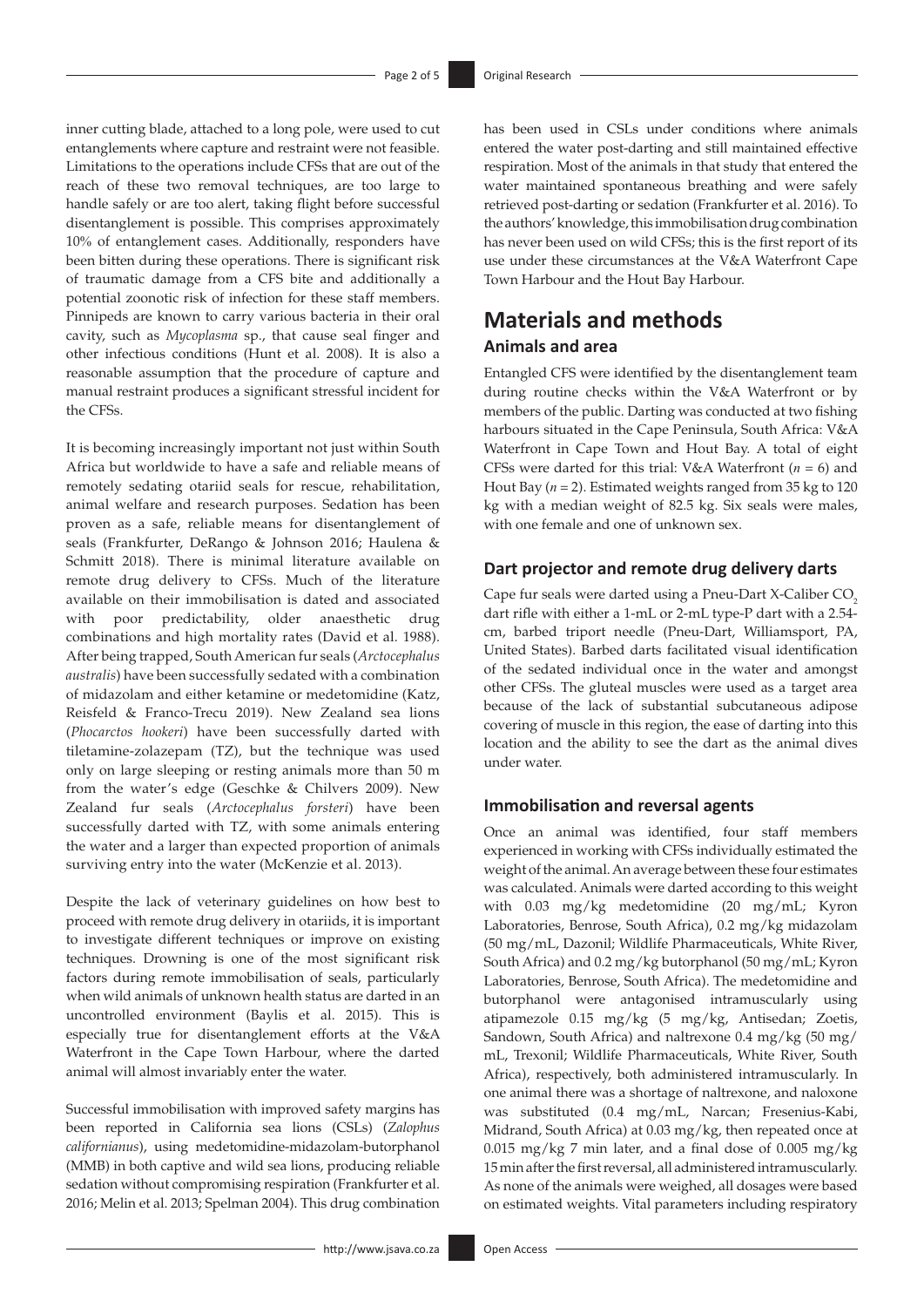rate, heart rate, capillary refill time and depth of sedation were monitored where possible.

#### **Boats and divers**

Two rigid inflatable boats with a solid hull and inflatable outer pontoon were used. The smaller boat, a Gemini Waverider 470, is fitted with a F15 Yamaha outboard motor and the larger boat, a Gemini Waverider 850, with two Yamaha F200 engines. The smaller boat, which is more manoeuvrable and able to get into more difficult spaces within the close confines of the marina and harbour, serves as the platform from which the darts are delivered if this is not possible from shore. The larger boat, which sits higher above the water and is faster, is used as a mobile observation post and workstation for retrieving sedated animals from the water. It has sufficient deck space to process entangled seals. Seals are processed on board the boat when it is not possible to process them on shore. When seals are darted from shore, both boats are placed on standby in the water, irrespective of whether the animal enters the water. Each boat has a commercial diver on board and is equipped with a variety of aquatic retrieval equipment for hauling and restraining sedated seals from the water.

## **Ethical considerations**

This work was done in accordance with a permit issued by the South African Department of Forestry, Fisheries and Environment, permit number RES2019/81, amendment 2. Ethics clearance for the procedure was approved by the Ethics Committee of the Two Oceans Aquarium.

## **Results**

Seven of the CFSs in this study were located within 1.5 m or less from the water's edge. The remaining CFS was less than 5 m from the water's edge. Six of eight darted CFSs entered the water, two immediately and the other four 3 min – 4 min post-darting. The two individuals that remained out of the water after being darted were large males.

Three of the six CFSs that entered the water remained within approximately 25 m from where they had been darted. The other three moved away to distances of approximately 60 m, 135 m and 175 m from where they were darted. On average CFSs took 4 min 3 s to show initial signs of effect post-darting. The average time from darting to handling of the entangled CFS was 20 min 29 s. The average recovery time after administration of the immobilisation reversal agent was 26 min 35 s.

Animals were deemed suitably sedated for retrieval from the water with a modified hoop net when they stopped swimming and became stationary on the surface, either on their back or floating laterally (Figure 1). They were breathing regularly and would lift their head out from under the water to take a breath before resubmerging it. Occasionally the stimulation of being retrieved from the water with the net



*Source*: Photo courtesy of Steve Benjamin of Animal Ocean Seal Snorkeling. **FIGURE 1:** A sedated fur seal ready to be retrieved by boat.

caused CFSs floating in sternal recumbency to attempt diving. These dive attempts were mostly subsurface with animals being visualised as they left a bubble stream from their nostrils and then resurfaced a few meters from the dive entry, allowing them to be retrieved by net.

Two CFSs received a supplementary dose of immobilisation drugs. One was showing initial drug effects but was continually stimulated by adjacent non-drugged individuals and deemed unsafe to approach. It was given 50% of the initial induction dose of all three drugs. The other seal was initially darted but the dart bounced off the animal on impact. The degree of drug delivery in this individual was unknown and it was therefore observed for an additional 15 min. After showing no signs of effect by 15 min from initial darting, a second dart was delivered with a full induction dose. The animal disappeared from the surface 15 min after the second dart and was not located despite two divers entering the water to retrieve the animal. The body was found floating close to where it had originally disappeared 5 days after the incident. An independent necropsy was inconclusive as to the cause of death.

Six of the eight seals were successfully retrieved with relative ease once 20 min had elapsed from the time of darting. One seal was too lightly sedated for capture and by 53 min postdarting was deemed fully recovered without the administration of reversal agents.

Recovery after administration of reversal agents was predictable and reliable in all instances other than the single case in which naltrexone was substituted with naloxone.

## **Discussion**

Comparing the published literature for the MMB combination in otariid seals, it appears that the midazolam and butorphanol dose is fairly consistent throughout its use in captive CSLs (Spelman 2004), wild CSLs caught in haul-out traps and then manually injected (Melin et al. 2013) and wild CSLs darted with MMB (Frankfurter et al. 2016). Midazolam doses ranged between 0.15 mg/kg and 0.25 mg/kg. The lowest dose rate was recorded for wild CSLs caught in haulout traps (Spelman 2004). Similarly, the butorphanol dose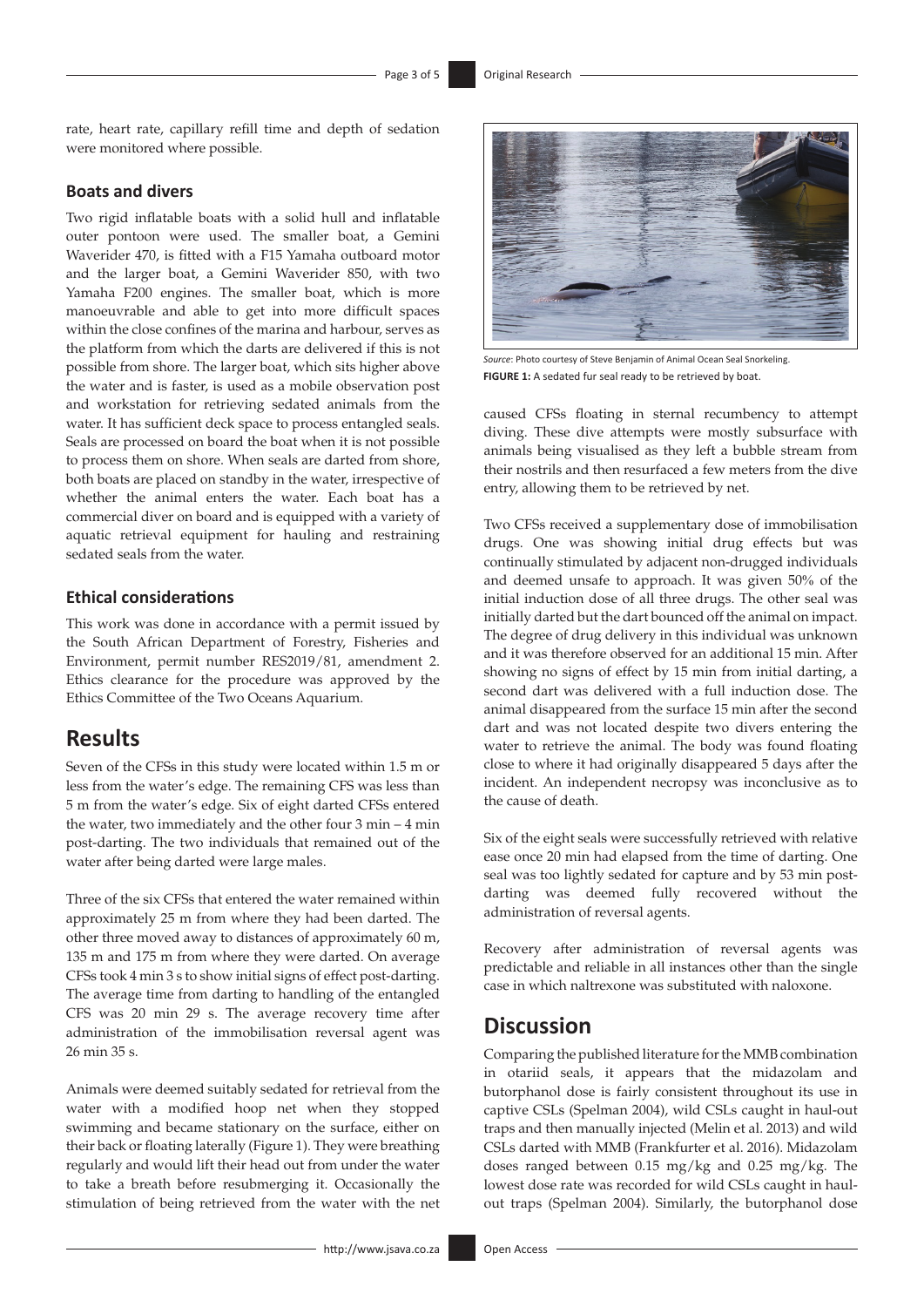was fairly consistent across all three of these studies. The recorded dose rate ranged from 0.1 mg/kg in CSLs caught in haul-out traps (Melin et al. 2013) to 0.2 mg/kg for CSLs darted remotely (Frankfurter et al. 2016). In captive CSLs a range of 0.2 mg/kg – 0.4 mg/kg was reported (Spelman 2004). The major difference is in the medetomidine dose when comparing captive to wild CSLs, irrespective of manual injection in haul-out traps or darting remotely, when compared to captive animals. Captive CSLs were administered 0.01 mg/kg – 0.013 mg/kg medetomidine (Spelman 2004) compared to 0.03 mg/kg in wild CSLs (Frankfurter et al. 2016; Melin et al. 2013). Whether this difference relates to the stress response between captive versus wild CSLs and the effect of adrenaline on the α2 adrenoreceptor, thereby affecting medetomidine, would require further detailed studies. It is well documented that wild animals require higher doses compared to captive animals (Eggers et al. 2020). Our dose rates were based on those reported for wild remotely darted CSLs (Table 1).

A mortality rate of 12.5% was recorded in our study, with a sample size of only eight animals, making comparisons with other studies more difficult. In CSLs using the same dose range with MMB, under conditions where the animals were able to access the water post-darting, there was a 20% mortality rate; this study also had a small sample size of 15 animals (Frankfurter et al. 2016). A known mortality rate of 18.2% was reported in the scant literature reporting remote darting of CFSs; various combinations of ketamine, carfentanyl, xylazine, azaperone and droperidol were used (David et al. 1988). In that study success at the retrieval of sedated and partially sedated animals was only 54.6%. Animals far away from the water  $(> 30 \text{ m} - 40 \text{ m})$  were selected to avoid the chance of them re-entering the water post-darting. Despite these measures, the retrieval rate was poor compared to the 100% retrieval rate after remote darting of CSLs using MMB (Frankfurter et al. 2016). The latter study included the use of telemetry, which appeared to greatly improve the retrieval rate. Our study had a retrieval rate of 75% on the day. The use of MMB appears to be safer as it does not produce deep sedation at the dosages used, therefore reducing the risk of drowning. Entangled animals routinely appeared to be more skittish and often remained near the water's edge, resulting in animals more likely to enter the water post-darting, thus necessitating a drug combination with a significantly decreased drowning

risk. Irrespective of the immobilising drug combination used, the fact that animals need to be darted produces variability in the successful delivery of the immobilising drugs. Because of MMB producing mild to moderate sedation at the doses used, there is a risk of not achieving suitable sedation compared to other drug combinations that produce deep sedation or anaesthesia. One of the animals was recovered dead 5 days post-darting but is not included in the retrieval rate. Had telemetry been employed, this animal would probably have been recovered by a diver soon after disappearing from the surface. It would be impossible to determine if the outcome of survival would have been any different as the necropsy of this animal was inconclusive. In the case of the other animal that was allowed to recover spontaneously, telemetry could perhaps have increased the efficiency with which this animal was tracked. Thus, the time since the initial effects would have been decreased, allowing this animal to be retrieved whilst still suitably sedated.

Seventy-five percent of the animals in our study entered the water after being darted. Had a less appropriate immobilisation combination been used, the mortality rate could be expected to be higher. A study of remote darting of CSLs for the purpose of disentanglement reported return to water rates of 87% (Frankfurter et al. 2016). Data from 32 studies on Southern hemisphere otariids indicated that 89.9% of the mortalities occurred as a result of complications during anaesthesia: 22.2% during the initial induction and capture of the animals and 66.1% during the maintenance of anaesthesia (Baylis et al. 2015). In an extensive study on New Zealand fur seals, only 13.3% of animals darted with TZ escaped back to the sea. Most of these animals were more than 20 m from the water's edge at the time of darting. Of the 13.3% that returned to sea, 37.5% had an unknown outcome once at sea, potentially as mortalities. The other 62.5% breathed satisfactorily at the surface for an extended period prior to recovery (McKenzie et al. 2013). The effects of TZ on respiration and mentation are more profound than those of MMB (Haulena & Schmitt 2018). Our study in CFSs and a recent study in CSLs using MMB (Frankfurter et al. 2016) reported mortalities only during the initial stages of induction, with stable sedation once the animals were captured and restrained. Potentially, the mortality risk may be decreased using MMB as it does not routinely produce deep sedation. This allows the animal to breathe spontaneously when lifting its head from the water,

**TABLE** 1: Doses of anaesthetic agents given to the Cape fur seals during the investigation  $(N = 8)$ .

| Event no. | <b>Animal identification</b><br>no. | Gender | Estimated<br>weight (kg) | <b>Medetomidine</b><br>dose (mg) | Midazolam<br>dose (mg) | Butorphanol<br>dose (mg) | Atipamezole<br>dose (mg) | Naltrexone<br>dose (mg)  |
|-----------|-------------------------------------|--------|--------------------------|----------------------------------|------------------------|--------------------------|--------------------------|--------------------------|
|           | YY0080/0081                         | M      | 70                       | 2.2                              | 16.0                   | 21                       | 35                       | 7.8                      |
|           | YY0082/0082                         |        | 35                       | 1.1                              | 5.3                    |                          | 14                       | 5.3                      |
|           | 003                                 | M      | 40                       | 1.2                              | 8.0                    | 12                       |                          |                          |
| 4         | Y0084/U7947                         | M      | 120                      | 4.2                              | 24.0                   | 36                       | 72                       | 21.0                     |
|           | 005                                 | M      | 90                       | 2.7                              | 18.0                   | 27                       |                          |                          |
| 6         | 006                                 |        | 95                       | 3.0                              | 20.0                   | 30                       |                          | $\overline{\phantom{a}}$ |
|           | 007                                 | U      | 85                       | 2.6                              | 17.0                   | 17                       | 8                        | 12.8                     |
| 8         | 008                                 | M      | 80                       | 2.4                              | 16.0                   | 16                       | 32                       | 12.0                     |

M, male; F, female; U, unknown.